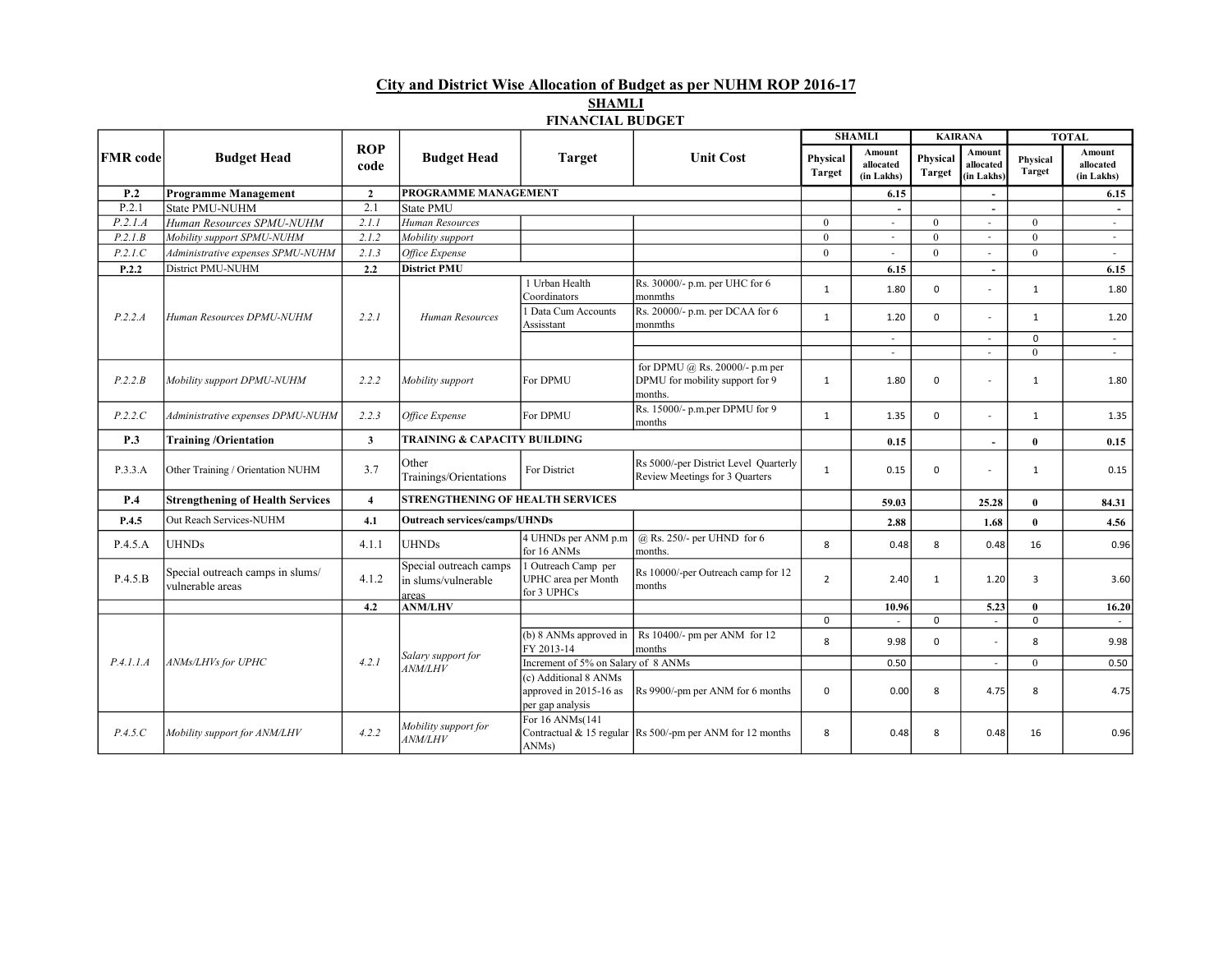## City and District Wise Allocation of Budget as per NUHM ROP 2016-17 **SHAMLI**

### FINANCIAL BUDGET

|                 | <b>Budget Head</b>                  | <b>ROP</b><br>code | <b>Budget Head</b>                                                                             | <b>Target</b>                                                                                                             | <b>Unit Cost</b>                                                                  | <b>SHAMLI</b>                |                                   | <b>KAIRANA</b>             |                                   | <b>TOTAL</b>              |                                          |
|-----------------|-------------------------------------|--------------------|------------------------------------------------------------------------------------------------|---------------------------------------------------------------------------------------------------------------------------|-----------------------------------------------------------------------------------|------------------------------|-----------------------------------|----------------------------|-----------------------------------|---------------------------|------------------------------------------|
| <b>FMR</b> code |                                     |                    |                                                                                                |                                                                                                                           |                                                                                   | Physical<br><b>Target</b>    | Amount<br>allocated<br>(in Lakhs) | Physical<br><b>Target</b>  | Amount<br>allocated<br>(in Lakhs) | Physical<br><b>Target</b> | <b>Amount</b><br>allocated<br>(in Lakhs) |
|                 |                                     | 4.3                | <b>Urban PHC (UPHC)</b>                                                                        |                                                                                                                           |                                                                                   |                              | 45.19                             |                            | 18.36                             | $\bf{0}$                  | 63.55                                    |
| P.4.4.2.A       | Equipment for UPHC                  | 4.3.1              | Renovation/upgradation<br>of existing facility to<br><b>UPHC</b>                               | For Mini Autoclave,<br>Microscope &<br>Equipments to ANMs                                                                 | Rs. 1.00 Lakh per UPHC for<br><b>UPHCs</b>                                        | $\overline{2}$               | 2.00                              | $\mathbf{1}$               | 1.00                              | 3                         | 3.00                                     |
| P.4.2.1.A       | <b>UPHC-NC</b>                      | 4.3.2              | <b>Building of new UPHC</b>                                                                    |                                                                                                                           |                                                                                   |                              |                                   |                            |                                   | $\theta$                  |                                          |
|                 |                                     | 4.3.3              |                                                                                                |                                                                                                                           | Operation cost support for running UPHC (other than untied grants and medicines & |                              | 29.69                             |                            | 10.61                             | $\theta$                  | 40.30                                    |
|                 |                                     | 4.3.3.1            | Human Resource                                                                                 |                                                                                                                           |                                                                                   |                              | 24.41                             |                            | 7.97                              | $\theta$                  | 32.38                                    |
|                 | P.4.1.3.1.A   MO at UPHC Full-time  |                    | MO salary                                                                                      | (b) 1 Fulltime MOs<br>approved in 2013-<br>14&2014-15                                                                     | Rs 37800/month/MO for 12 months                                                   | $\mathbf{0}$<br>$\mathbf{1}$ | $\sim$<br>4.54                    | $\theta$<br>$\overline{0}$ | $\sim$                            | $\theta$<br>$\mathbf{1}$  | $\sim$<br>4.54                           |
|                 |                                     |                    |                                                                                                | Increment of 5% on Salary of 1MO                                                                                          |                                                                                   |                              | 0.23                              |                            | $\sim$                            | $\boldsymbol{0}$          | 0.23                                     |
|                 |                                     | 4.3.3.1.1          |                                                                                                | $(c)$ 2 Full time Mos<br>approved for new<br><b>UPHCs</b>                                                                 | Rs 36000/-p.m. per MO for 6 months                                                | $\mathbf{1}$                 | 2.16                              | $\mathbf{1}$               | 2.16                              | $\overline{2}$            | 4.32                                     |
|                 |                                     |                    |                                                                                                | (d) 1 Parttime MO                                                                                                         | Rs 21600/-p.m. Per MO for 12                                                      | $\mathbf{1}$                 | 2.59                              | $\theta$                   | 0.00                              | 1                         | 2.59                                     |
|                 |                                     |                    |                                                                                                | Increment of 5% on Salary of 1 MO                                                                                         |                                                                                   |                              | 0.13                              |                            | $\mathbf{r}$                      | $\theta$                  | 0.13                                     |
|                 | P.4.1.3.1.B MO at UPHC Part-time    |                    |                                                                                                | (e) 2 Part time Mos<br>approved for new<br><b>UPHCs</b>                                                                   | Rs 21600/-p.m.per MO for 6 months                                                 | 1                            | 1.30                              | 1                          | 1.30                              | $\overline{c}$            | 2.59                                     |
|                 |                                     |                    |                                                                                                |                                                                                                                           |                                                                                   | $\mathbf 0$                  | $\sim$                            | 0                          | $\mathcal{L}$                     | $\mathbf 0$               | $\sim$                                   |
| P.4.1.2.A       | Staff nurse for UPHC                | 4.3.3.1.2          | Salary of paramedical&<br>nursing staff (Staff<br>Nurse/Lab<br>Technician/Pharmcist/Oth<br>er) | (b) 2 Staff Nurses (2 SNs<br>per UPHC for 1New<br>UPHC)                                                                   | Rs 17325/-pm per SN for 12 months                                                 | $\overline{2}$               | 4.16                              | 0                          | $\sim$                            | $\overline{2}$            | 4.16                                     |
|                 |                                     |                    |                                                                                                | Increment of 5% on Salary of 2 SNs                                                                                        |                                                                                   |                              | 0.21                              |                            | $\overline{\phantom{a}}$          | $\mathbf{0}$              | 0.21                                     |
|                 |                                     |                    |                                                                                                | (c) 2 SNs per UPHCs for<br>2 New UPHC                                                                                     | Rs 16500/-pm per SN for 6 months                                                  | $\overline{2}$               | 1.98                              | $\overline{2}$             | 1.98                              | $\overline{4}$            | 3.96                                     |
| P.4.1.6.4       | Pharmacists at UPHC                 |                    |                                                                                                | (d) 1 Pharmacist                                                                                                          | Rs 17325/-pm per Pharmacist for 12<br>months                                      | $\mathbf{1}$                 | 2.08                              | 0                          |                                   | $\mathbf{1}$              | 2.08                                     |
|                 |                                     |                    |                                                                                                | Increment of 5% on Salary of 1 Pharmacist                                                                                 |                                                                                   |                              | 0.10                              |                            | 0.00                              | $\boldsymbol{0}$          | 0.10                                     |
|                 |                                     |                    |                                                                                                | (e)1 Pharmacist per<br>UPHC for 2 new UPHC                                                                                | Rs 16500/-pm per Pharmacist for 6<br>months                                       | $\mathbf 1$                  | 0.99                              | $\mathbf{1}$               | 0.99                              | $\overline{2}$            | 1.98                                     |
| P.4.1.5.A       | Lab Technicians at UPHC             |                    |                                                                                                | (f) 1 Lab Technician                                                                                                      | Rs12400 /-pm per Lab Technician for<br>12 months                                  | $\mathbf{1}$                 | 1.49                              | $\Omega$                   |                                   | $\mathbf{1}$              | 1.49                                     |
|                 |                                     |                    |                                                                                                | Increment of 5% on Salary of 1 LTs                                                                                        |                                                                                   |                              | 0.07                              |                            | 0.00                              | $\mathbf{0}$              | 0.07                                     |
|                 |                                     |                    |                                                                                                | (g)1 Lab Technician per<br><b>UPHC</b> for 2 new UPHCs                                                                    | Rs 11800/-pm per Lab Technician for<br>6 months                                   | $\mathbf{1}$                 | 0.71                              | $\mathbf{1}$               | 0.71                              | $\overline{2}$            | 1.42                                     |
|                 | P.4.1.10.A Other Support staff-NUHM | 4.3.3.1.3          | Salary of support staff<br>(non clinical staff)                                                | Position not Approved.<br>Lumpsum amount                                                                                  |                                                                                   | $\mathbf 0$                  | $\overline{a}$                    | 0                          | $\sim$                            | $\mathbf 0$               | $\sim$                                   |
|                 |                                     |                    |                                                                                                | approved for outsourcing<br>support staff<br>services.Budget for 6<br>months allocated as per<br>approval from last year. | Rs 14000/-pm per UPHC for support<br>staff for 6 months                           | $\overline{2}$               | 1.68                              | $\mathbf{1}$               | 0.84                              | 3                         | 2.52                                     |